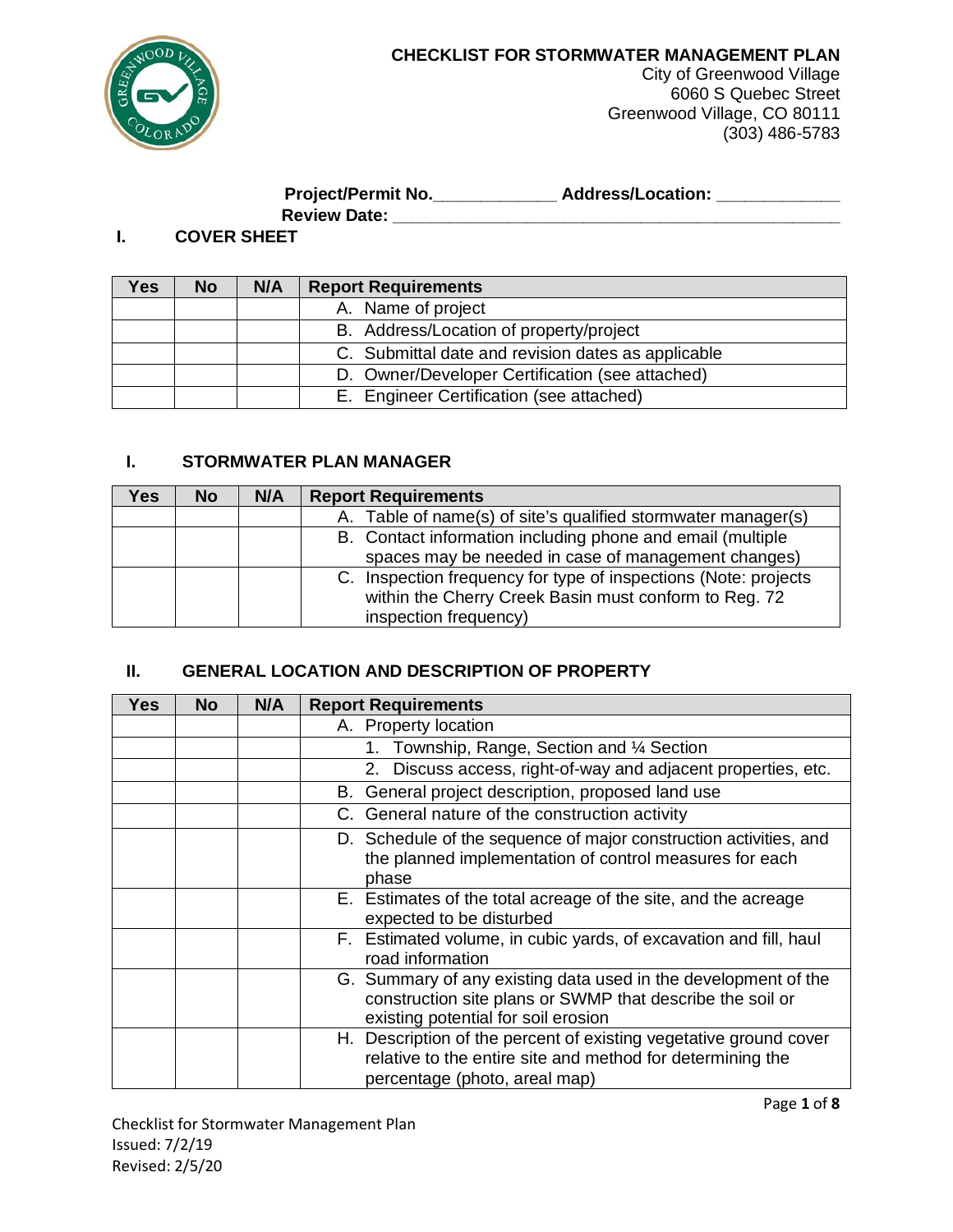| $OD_L$           |  |
|------------------|--|
|                  |  |
|                  |  |
| $\overline{COR}$ |  |

City of Greenwood Village 6060 S Quebec Street Greenwood Village, CO 80111 (303) 486-5783

|  | Describe allowable non-stormwater discharges including those         |
|--|----------------------------------------------------------------------|
|  | being discharged under the CDPHE's low-risk discharge                |
|  | guidance policy                                                      |
|  | J. Description of areas receiving discharges for the site, including |
|  | a description of the immediate source receiving the discharge,       |
|  | the name of the entity owning that system, the location of the       |
|  | storm sewer discharge, and the ultimate receiving water(s)           |
|  | K. Description of all stream crossings with in the construction site |
|  | boundaries                                                           |
|  | L. Describe drainage patterns                                        |
|  | Irrigation canals or ditches<br>1.                                   |
|  | 2. Wetlands on site and or near the property                         |
|  | Existing drainage facilities on or near the site<br>3.               |
|  | 4. Floodplains delineated by UDFCD FHAD Studies or on                |
|  | FEMA FIRM Maps Site topography and slopes                            |
|  | 5. Describe the drainage patterns that influence the site            |
|  | including:                                                           |
|  | a. Historical drainage patterns                                      |
|  | Existing drainage patterns<br>b.                                     |
|  | Proposed drainage patterns<br>C.                                     |
|  | Offsite drainage flowing onto the project<br>d.                      |
|  | M. Describe how stormwater runoff from and through the site will     |
|  | be designed and implemented                                          |

### **III. EROSION AND SEDIMENT CONTROL MEASURES**

| Yes | <b>No</b> | N/A | <b>Report Requirements</b>                                                                                                                                                                                                                                                                                                  |
|-----|-----------|-----|-----------------------------------------------------------------------------------------------------------------------------------------------------------------------------------------------------------------------------------------------------------------------------------------------------------------------------|
|     |           |     | A. Description of all potential pollution sources                                                                                                                                                                                                                                                                           |
|     |           |     | Disturbed and stored soils                                                                                                                                                                                                                                                                                                  |
|     |           |     | 2. Vehicle tracking                                                                                                                                                                                                                                                                                                         |
|     |           |     | 3. Management of contaminated soils                                                                                                                                                                                                                                                                                         |
|     |           |     | Loading and unloading operations<br>4.                                                                                                                                                                                                                                                                                      |
|     |           |     | 5. Outdoor storage of erodible materials, fertilizers,<br>chemicals, bulk storage of materials including those<br>55 gallons or greater, which require secondary<br>containment (e.g. pesticides, herbicides, detergents,<br>fuels solvents, oils, etc.)<br>6. Routine fueling and maintenance of vehicles and<br>equipment |
|     |           |     | 7. Routine maintenance activities involving chemicals,<br>fertilizers, pesticides, herbicides, detergents, fuels<br>solvents, oils, etc.                                                                                                                                                                                    |
|     |           |     | 8. Significant dust or particulate generating processes                                                                                                                                                                                                                                                                     |

Checklist for Stormwater Management Plan Issued: 7/2/19 Revised: 2/5/20

Page **2** of **8**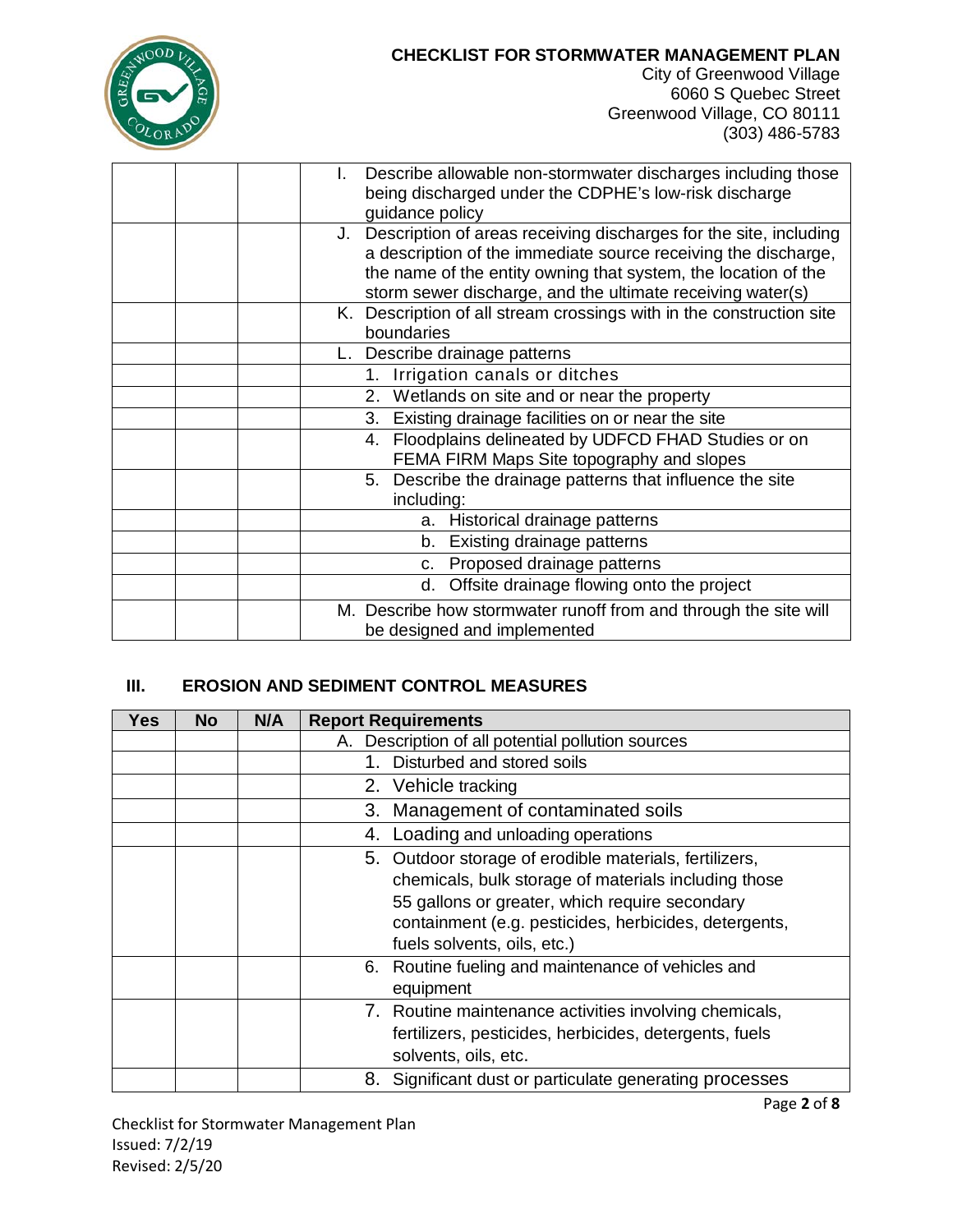

City of Greenwood Village 6060 S Quebec Street Greenwood Village, CO 80111 (303) 486-5783

|  | 9. Temporary stabilization for areas that will remain      |
|--|------------------------------------------------------------|
|  | inactive for 14 days or per the CDPS Construction          |
|  | <b>General Permit or Regulation 72</b>                     |
|  | 10. Waste management practices (waist piles, liquid        |
|  | wastes and dumpsters)                                      |
|  | 11. Concrete truck/equipment washing, including washing    |
|  | of the concrete truck chute and associated fixtures and    |
|  | equipment                                                  |
|  | 12. Dedicated asphalt and concrete batch plants and        |
|  | masonry mixing stations                                    |
|  | 13. Non-industrial waste sources such as worker trash and  |
|  | portable toilets                                           |
|  | 14. Other non-stormwater discharges including              |
|  | construction dewatering not covered under the              |
|  | Construction Dewatering Discharges general permit          |
|  | and wash water that may contribute to the MS4              |
|  | B. Implementation of Control Measures                      |
|  | 1. For each control measure provide the following:         |
|  | a. Design specifications (UDFCD*) including the            |
|  | implementation in accordance with good                     |
|  | engineering hydrologic and pollution control               |
|  | practices (e.g. details, dimensions, installation          |
|  | information and materials, implementation                  |
|  | processes, control measure-specific inspection             |
|  | expectations and maintenance requirements                  |
|  | 2. When control measures are located outside the           |
|  | permitted area, a use agreement must be provided           |
|  | between the permittee and the owner or operator of         |
|  | any control measure located outside the permitted          |
|  | area, and the permittee is responsible for installation    |
|  | and maintenance                                            |
|  | 3. Provide a spill prevention plan including response and  |
|  | reporting requirements                                     |
|  | 4. Provide a materials handling plan                       |
|  | C. Final Stabilization and long-term Stormwater Management |
|  | 1. Describe the practices used to achieve final            |
|  | stabilization of all disturbed areas at the site and any   |
|  | planned practices to control pollutants in the             |
|  | stormwater discharges that will occur after construction   |
|  | operation s are complete.                                  |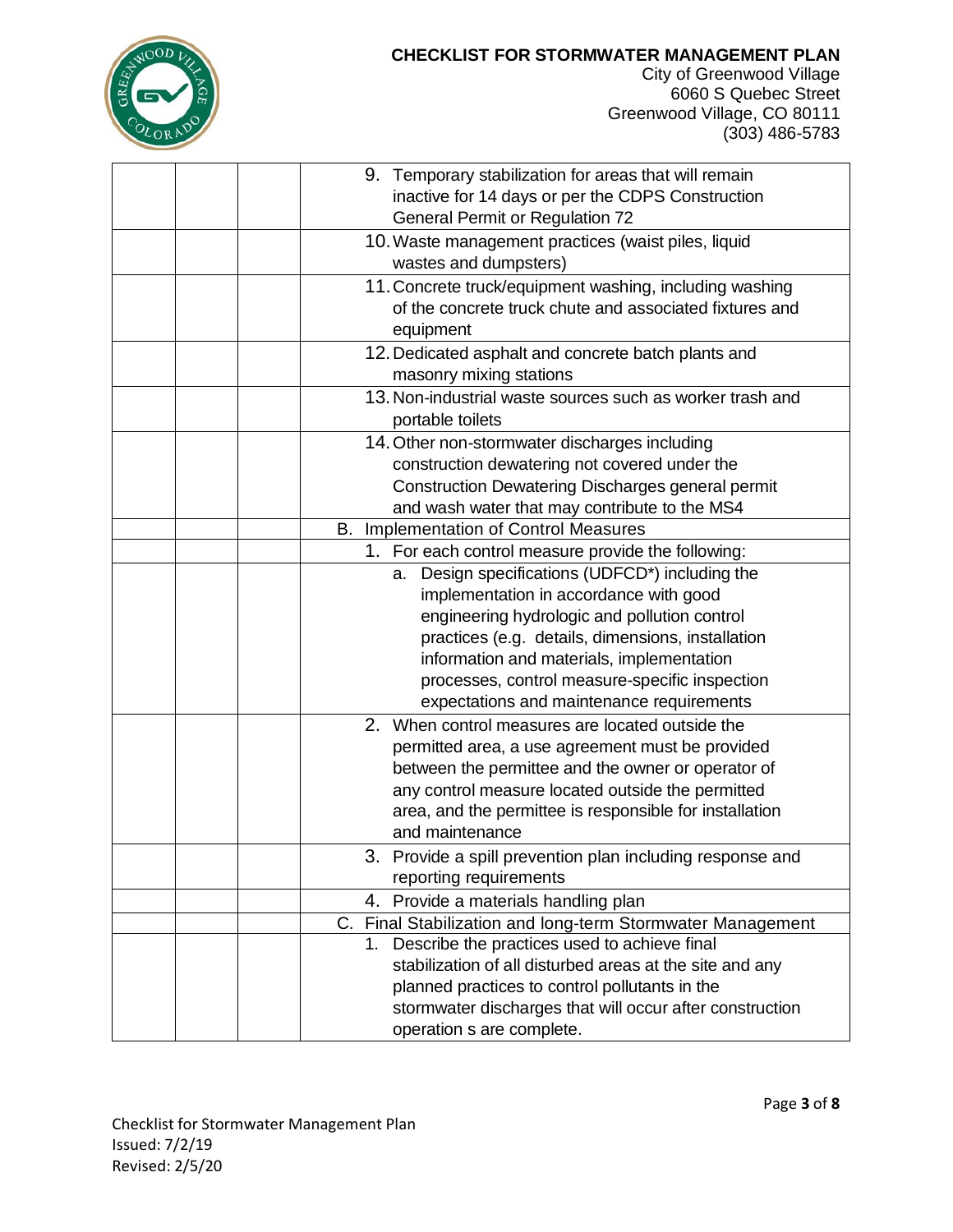

City of Greenwood Village 6060 S Quebec Street Greenwood Village, CO 80111 (303) 486-5783

\* CDOT projects require the use of CDOT Erosion Control Details

#### **IV. APPENDIX**

| Yes. | <b>No</b> | N/A | <b>Report Requirements</b>                                         |
|------|-----------|-----|--------------------------------------------------------------------|
|      |           |     | A. Provide calculations completed for design of sediment basins,   |
|      |           |     | diversion ditches, soils etc.                                      |
|      |           |     | B. Inspection reports and inspection logs in accordance with the   |
|      |           |     | <b>CDPS Construction General Permit.</b>                           |
|      |           |     | C. Provide narrative of increased or decreased proposed            |
|      |           |     | development impervious area.                                       |
|      |           |     | D. Reference all criteria, reports, or other technical information |
|      |           |     | used in this report.                                               |

#### **V. SITE MAP/EROSION AND SEDIMENT CONTROL PLAN**

| <b>Yes</b> | No | N/A | <b>Plan Requirements</b>                                                                                                                                                                                                                  |
|------------|----|-----|-------------------------------------------------------------------------------------------------------------------------------------------------------------------------------------------------------------------------------------------|
|            |    |     | A. Plan                                                                                                                                                                                                                                   |
|            |    |     | 1. Title block and legend                                                                                                                                                                                                                 |
|            |    |     | 2. Scale, north arrow, map legend                                                                                                                                                                                                         |
|            |    |     | 3. 24" x 36" in size, 22" x 34" also acceptable when half size<br>sets will be produced                                                                                                                                                   |
|            |    |     | Construction site boundaries, property lines<br>4.                                                                                                                                                                                        |
|            |    |     | 5. Easements                                                                                                                                                                                                                              |
|            |    |     | 6. Existing and proposed topography at one or two foot                                                                                                                                                                                    |
|            |    |     | intervals extending 100 feet beyond the property and flow                                                                                                                                                                                 |
|            |    |     | arrows                                                                                                                                                                                                                                    |
|            |    |     | 7. Areas of disturbance including areas of borrow and fill                                                                                                                                                                                |
|            |    |     | 8. Areas used for storage of soil                                                                                                                                                                                                         |
|            |    |     | 9. Location of all waste accumulation areas, including areas                                                                                                                                                                              |
|            |    |     | for liquid, concrete, masonry and asphalt                                                                                                                                                                                                 |
|            |    |     | 10. Location of dedicated asphalt and concrete batch plants                                                                                                                                                                               |
|            |    |     | and masonry mixing stations                                                                                                                                                                                                               |
|            |    |     | 11. Location of all structural control measures                                                                                                                                                                                           |
|            |    |     | 12. Location of all non-structural control measures                                                                                                                                                                                       |
|            |    |     | 13. Location of springs, streams, wetlands and other state<br>waters, including areas that require pre-existing vegetation<br>be maintained within 50 feet of a receiving water, where<br>determined feasible in accordance with the CDPS |
|            |    |     | <b>Construction General Permit</b>                                                                                                                                                                                                        |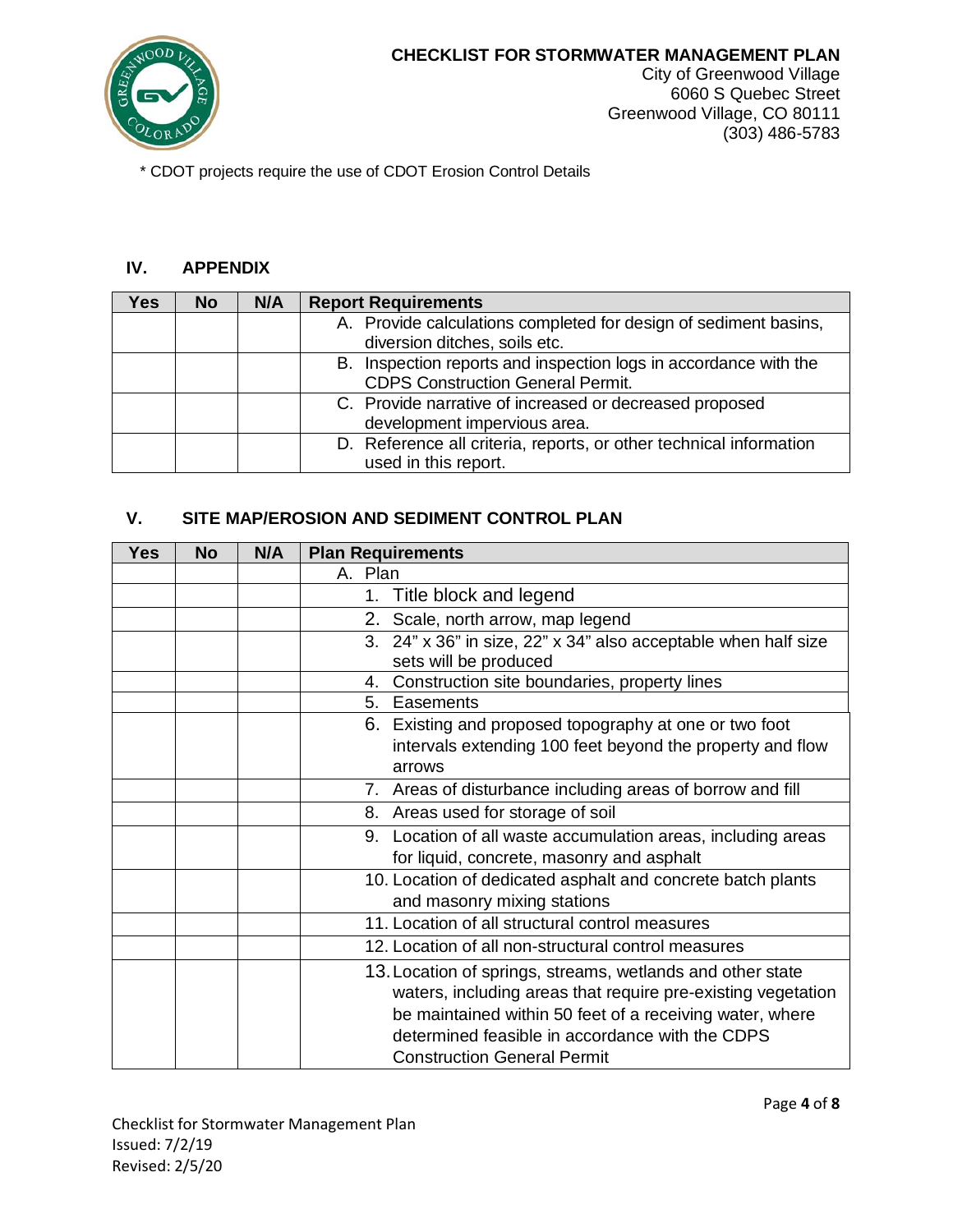

City of Greenwood Village 6060 S Quebec Street Greenwood Village, CO 80111 (303) 486-5783

|  | 14. Location of all stream crossings located within the<br>construction site boundary                                                                                                                                                                                              |
|--|------------------------------------------------------------------------------------------------------------------------------------------------------------------------------------------------------------------------------------------------------------------------------------|
|  | B. Phased plans as needed including final stabilization and long-<br>term stormwater management including all disturbed areas at<br>the site and planned practices to control pollutants in<br>stormwater discharge that will occur after construction<br>operation area completed |
|  | C. Other information as needed                                                                                                                                                                                                                                                     |

| <b>GREENWOOD VILLAGE STAFF USE ONLY</b> |                                                          |  |  |
|-----------------------------------------|----------------------------------------------------------|--|--|
| <b>Reviewer Name</b>                    |                                                          |  |  |
| <b>Date Reviewed</b>                    |                                                          |  |  |
| <b>Approve/Disapprove</b>               |                                                          |  |  |
| Yes/No                                  |                                                          |  |  |
|                                         | Copy of Checklist provided to Village Stormwater Manager |  |  |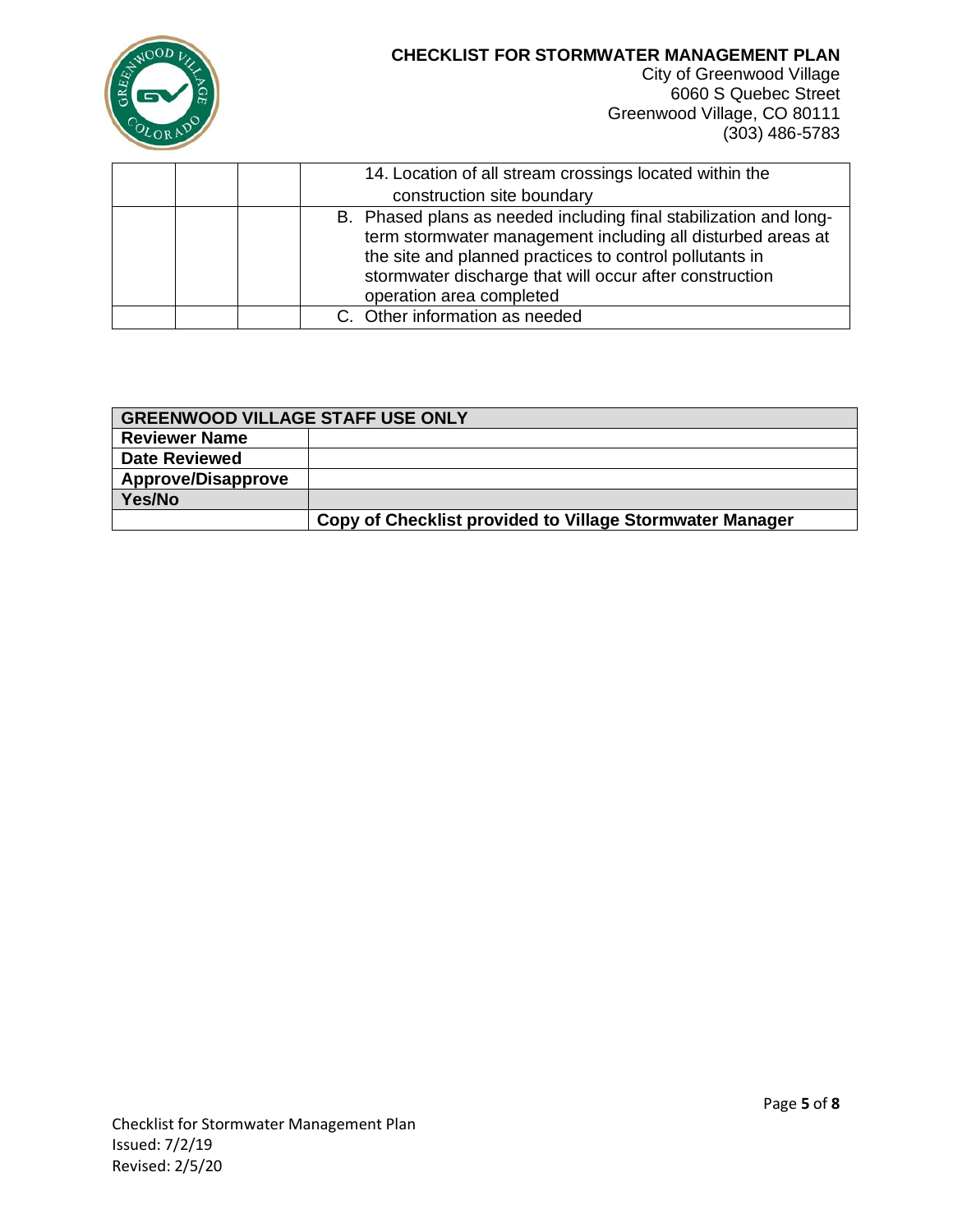

City of Greenwood Village 6060 S Quebec Street Greenwood Village, CO 80111 (303) 486-5783

# **OWNER/DEVELOPER AND ENGINEER CERTIFICATIONS**

#### **Owner/Developer Certification**

"I hereby certify that the grading, erosion, and sediment control measures for (permit/project/development name and address) shall be constructed according to the design presented in the document. I also understand that additional erosion control, sediment control and water quality enhancements may be required of the owner or owner's agents due to unforeseen pollutant discharges or if the control measures are not functioning as intended. This plan requirements shall be the obligation of the land owner, his successors or assigns until such time as final stabilization has been accepted by Greenwood Village."

Owner or Authorized Agent: (printed name and title)

Authorized Signature:

#### **Engineer's Certification**

I hereby certify that this Storm Water Management Plan has been prepared by me or under my direct supervision, and to the best of my knowledge and ability, has been prepared in accordance with the latest version of the Greenwood Village Drainage Criteria Manual. However, this signed certification does not guarantee the execution of the plan by the contractor. The contractor is responsible for executing the construction work according to the information set for in this plan.

Registered Professional Engineer:

State of Colorado No:

(Affix Seal w/date)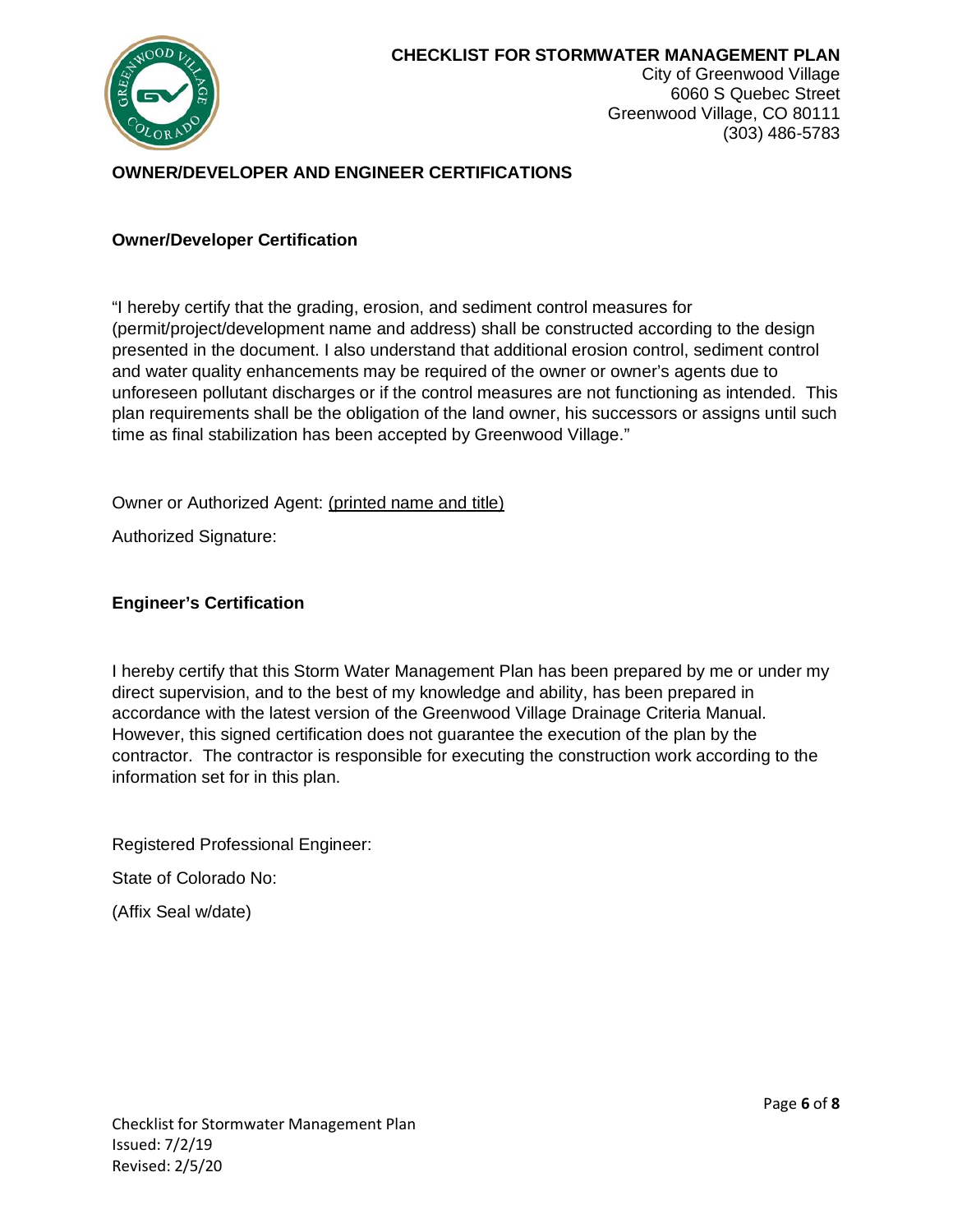

City of Greenwood Village 6060 S Quebec Street Greenwood Village, CO 80111 (303) 486-5783

## **CHERRY CREEK BMP REQUIRMENTS**

(ONLY for projects with the Cherry Creek Reservoir Basin)

| <b>Yes</b> | <b>No</b> | N/A | <b>CCB BMP Implementation</b>                                              |
|------------|-----------|-----|----------------------------------------------------------------------------|
|            |           |     | A. Phase Construction. Owner shall schedule construction                   |
|            |           |     | activities to minimize the total amount of soil exposed including          |
|            |           |     | stockpiles, a t any given time to reduce the period of                     |
|            |           |     | accelerated soil erosion. Areas of Land Disturbance equal to               |
|            |           |     | 40 acres or greater must not be exposed for more than 30                   |
|            |           |     | consecutive days without temporary or permanent stabilization              |
|            |           |     | Phasing Plan showing cut and fill volumes and locations for<br>$1_{\cdot}$ |
|            |           |     | each Phase and project totals.                                             |
|            |           |     | 2. Earthwork quantity plan showing cut and fill volumes and                |
|            |           |     | location for each phase and project totals                                 |
|            |           |     | Erosion Control Plan showing specific erosion and sediment<br>3.           |
|            |           |     | controls for each phase                                                    |
|            |           |     | B. Reduce stormwater runoff flow to non-erosive velocities when            |
|            |           |     | practicable using BMPs, including but not limited to swales,               |
|            |           |     | roadside swales, slope diversion dikes, terracing/contouring,              |
|            |           |     | slope drains and check dams                                                |
|            |           |     | C. Protect state waters located on site from erosion and sediment          |
|            |           |     | damage using BMPS including but not limited to waterway                    |
|            |           |     | crossings, outlet protection, temporary diversions and bank                |
|            |           |     | stabilization                                                              |
|            |           |     | D. Control sediment before it leaves the site                              |
|            |           |     | 1. All stormwater runoff from disturbed areas must be                      |
|            |           |     | managed by one sediment entrapment BMP before it                           |
|            |           |     | leaves the site including but not limited to silt fence, filter            |
|            |           |     | strips, sediment basins, straw bale barriers and inlet                     |
|            |           |     | protection                                                                 |
|            |           |     | 2. Sediment tracking must implemented to prevent tracking                  |
|            |           |     | onto paved surfaces by using BMPs such as but not limited                  |
|            |           |     | to grates and/or vehicle tracking control pads                             |

| <b>Yes</b> | <b>No</b> | N/A | <b>CCB BMPs Required 14 Days After Construction Begins</b>                                                                                                                                      |
|------------|-----------|-----|-------------------------------------------------------------------------------------------------------------------------------------------------------------------------------------------------|
|            |           |     | A. The following BMPs must be implemented where construction<br>activities are not taking place for longer than 14 days shall be<br>stabilized using BMPs such as, but not limited to mulching, |
|            |           |     | erosion control mats/mats, seeding, soil binders, cover crops,<br>and soil roughening                                                                                                           |